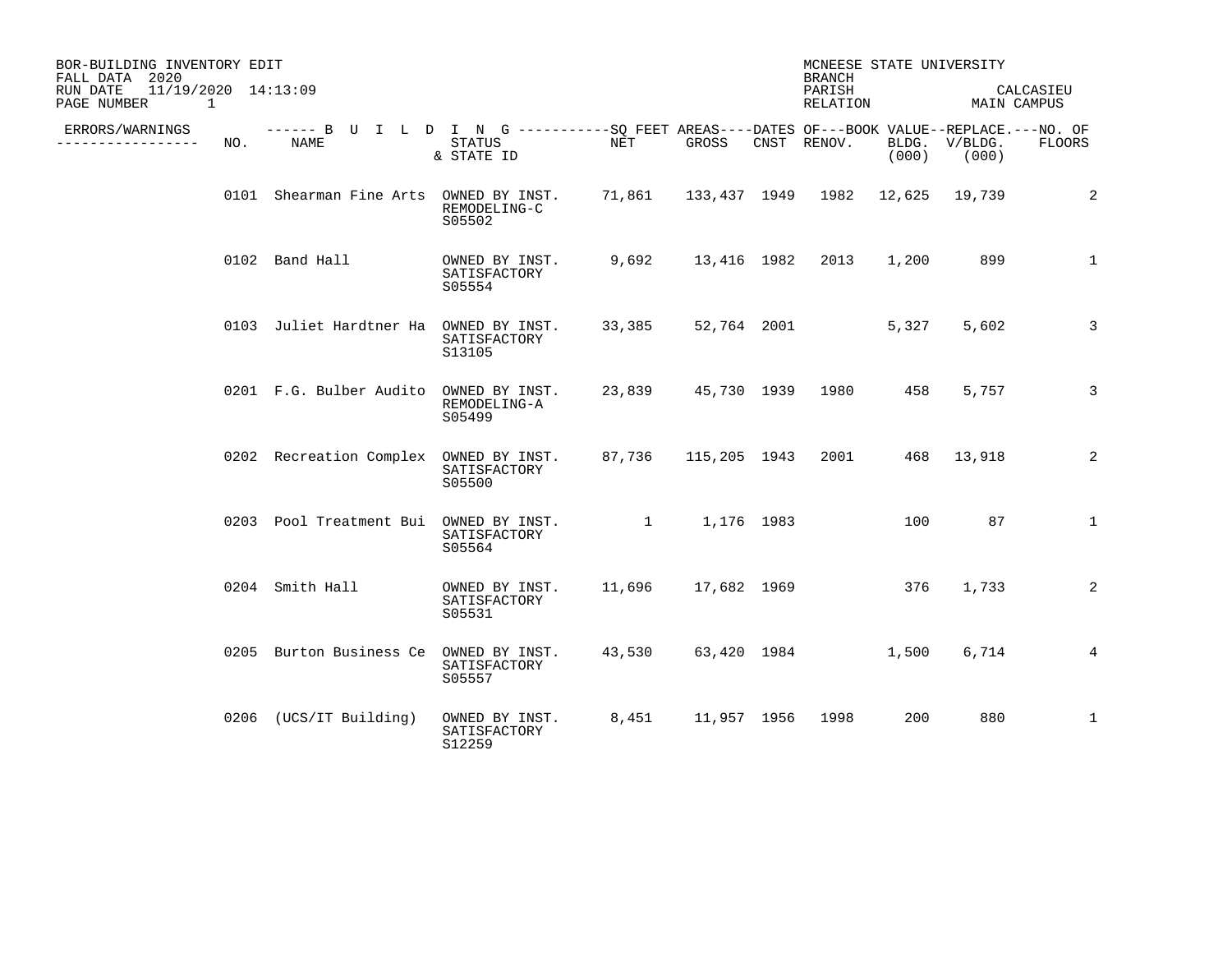| BOR-BUILDING INVENTORY EDIT<br>FALL DATA 2020  |     |                                                                                                    |                                          |                                    |             |                    | MCNEESE STATE UNIVERSITY<br><b>BRANCH</b> |       |                          |               |
|------------------------------------------------|-----|----------------------------------------------------------------------------------------------------|------------------------------------------|------------------------------------|-------------|--------------------|-------------------------------------------|-------|--------------------------|---------------|
| 11/19/2020 14:13:09<br>RUN DATE<br>PAGE NUMBER | 2   |                                                                                                    |                                          |                                    |             | PARISH<br>RELATION |                                           |       | CALCASIEU<br>MAIN CAMPUS |               |
| ERRORS/WARNINGS<br>--------------              | NO. | ------ B U I L D I N G ----------SO FEET AREAS----DATES OF---BOOK VALUE--REPLACE.---NO. OF<br>NAME | <b>STATUS</b><br>& STATE ID              | NET                                | GROSS       |                    | CNST RENOV.                               | (000) | BLDG. V/BLDG.<br>(000)   | <b>FLOORS</b> |
|                                                |     | 0209 Parking Garage                                                                                | OWNED BY INST.<br>SATISFACTORY<br>S28169 | 115,862 341,253 2013 13,511 13,511 |             |                    |                                           |       |                          | 3             |
|                                                |     | 0301 Kaufman Hall                                                                                  | OWNED BY INST.<br>SATISFACTORY<br>S05498 | 44,539                             | 80,139 1939 |                    | 2012                                      |       | 250 10,019               | 3             |
|                                                |     | 0302 Memorial Gym                                                                                  | OWNED BY INST.<br>SATISFACTORY<br>S05501 | 17,369                             |             |                    | 21,173 1948 1998                          | 310   | 2,438                    | 1             |
|                                                |     | 0303 Farrar Hall                                                                                   | OWNED BY INST.<br>SATISFACTORY<br>S05532 | 54,796                             | 80,206 1969 |                    | 2003                                      | 1,581 | 9,916                    | 3             |
|                                                |     | 0401 Frasch Hall                                                                                   | OWNED BY INST.<br>SATISFACTORY<br>S05503 | 54,009                             |             |                    | 86,099 1955 1993                          |       | 6,049 10,682             | 3             |
|                                                |     | 0404 Bookstore                                                                                     | OWNED BY INST.<br>SATISFACTORY<br>S01104 | 11,336                             |             |                    | 14,014 1953 1986                          | 202   | 1,238                    | 1             |
|                                                |     | 0405 Holbrook Student U OWNED BY INST.                                                             | SATISFACTORY<br>S05544                   | 39,327                             |             |                    | 54,160 1956 1984                          | 563   | 6,375                    | $\mathbf{1}$  |
|                                                |     | 0406 Student Union Anne                                                                            | OWNED BY INST.<br>SATISFACTORY<br>S05505 | 16,975                             | 30,352 1977 |                    | 2004                                      | 1,200 | 4,352                    | 2             |
|                                                |     | 0410 Student Services                                                                              | OWNED BY INST.<br>SATISFACTORY<br>S01012 | 4,162                              | 5,393 1987  |                    |                                           | 600   | 577                      | $\mathbf{1}$  |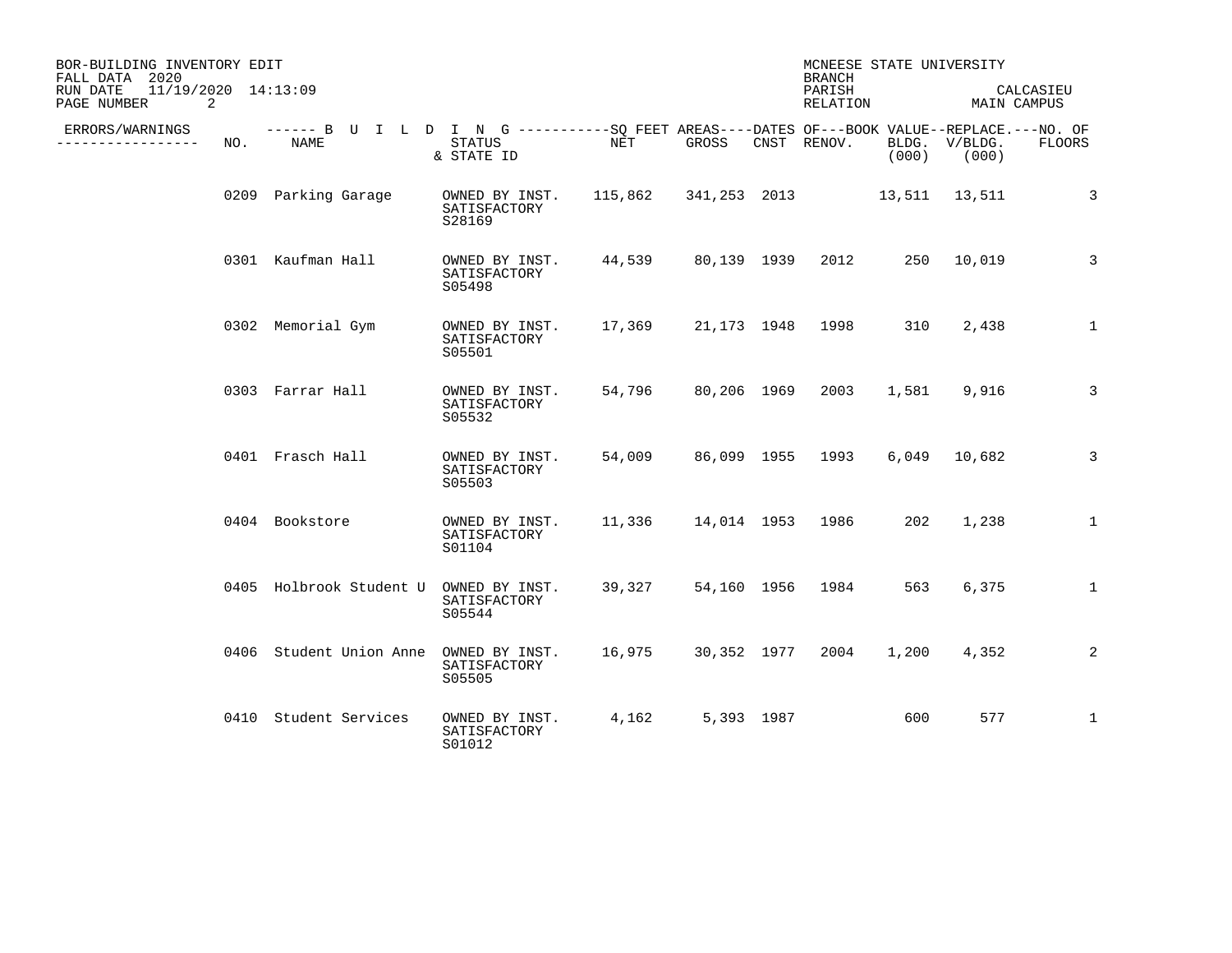| BOR-BUILDING INVENTORY EDIT<br>FALL DATA 2020<br>11/19/2020 14:13:09<br>RUN DATE |     |                                                                                                    |                                          |        |                  | MCNEESE STATE UNIVERSITY<br><b>BRANCH</b><br>PARISH |       |                        | CALCASIEU     |
|----------------------------------------------------------------------------------|-----|----------------------------------------------------------------------------------------------------|------------------------------------------|--------|------------------|-----------------------------------------------------|-------|------------------------|---------------|
| PAGE NUMBER                                                                      | 3   |                                                                                                    |                                          |        |                  | RELATION                                            |       | MAIN CAMPUS            |               |
| ERRORS/WARNINGS<br>----------------                                              | NO. | ------ B U I L D I N G ----------SO FEET AREAS----DATES OF---BOOK VALUE--REPLACE.---NO. OF<br>NAME | STATUS<br>& STATE ID                     | NET    | GROSS            | CNST RENOV.                                         | (000) | BLDG. V/BLDG.<br>(000) | <b>FLOORS</b> |
|                                                                                  |     | 0411 University Post Of OWNED BY INST.                                                             | SATISFACTORY<br>S01103                   |        | 2,681 3,048 1987 |                                                     | 150   | 313                    | $\mathbf{1}$  |
|                                                                                  |     | 0416 Zigler Suites                                                                                 | OWNED BY INST.<br>SATISFACTORY<br>L21126 |        |                  | 28,526 43,941 2001                                  | 3,233 | 3,233                  | 3             |
|                                                                                  |     | 0417 King Suites                                                                                   | OWNED BY INST.<br>SATISFACTORY<br>L21127 |        |                  | 28,526 43,941 2001                                  | 3,233 | 3,233                  | 3             |
|                                                                                  |     | 0418 Watkins Suites                                                                                | OWNED BY INST.<br>SATISFACTORY<br>L21128 |        |                  | 28,526 43,941 2001                                  | 3,233 | 3,233                  | 3             |
|                                                                                  |     | 0419 Leasing Office                                                                                | OWNED BY INST.<br>SATISFACTORY<br>L21131 |        |                  | 3, 218 4, 715 2001 178                              |       | 178                    | $\mathbf{1}$  |
|                                                                                  |     | 0501 Frazar Memorial Li OWNED BY INST.                                                             | SATISFACTORY<br>S05521                   | 60,686 |                  | 83,314 1962 1974                                    | 5,000 | 12,362                 | 5             |
|                                                                                  |     | 0502 Watkins Infirmary                                                                             | OWNED BY INST.<br>SATISFACTORY<br>S05527 | 3,369  | 5,565 1966       |                                                     | 137   | 664                    | $\mathbf{1}$  |
|                                                                                  |     | 0503 Kirkman Hall                                                                                  | OWNED BY INST.<br>REMODELING-B<br>S01107 | 45,733 |                  | 66,732 1969 1989                                    | 1,425 | 8,060                  | 2             |
|                                                                                  |     | 0504 Engineering & Tech                                                                            | OWNED BY INST.<br>SATISFACTORY<br>S05546 | 17,129 | 25,448 1978      |                                                     | 1,450 | 3,489                  | $\mathbf{1}$  |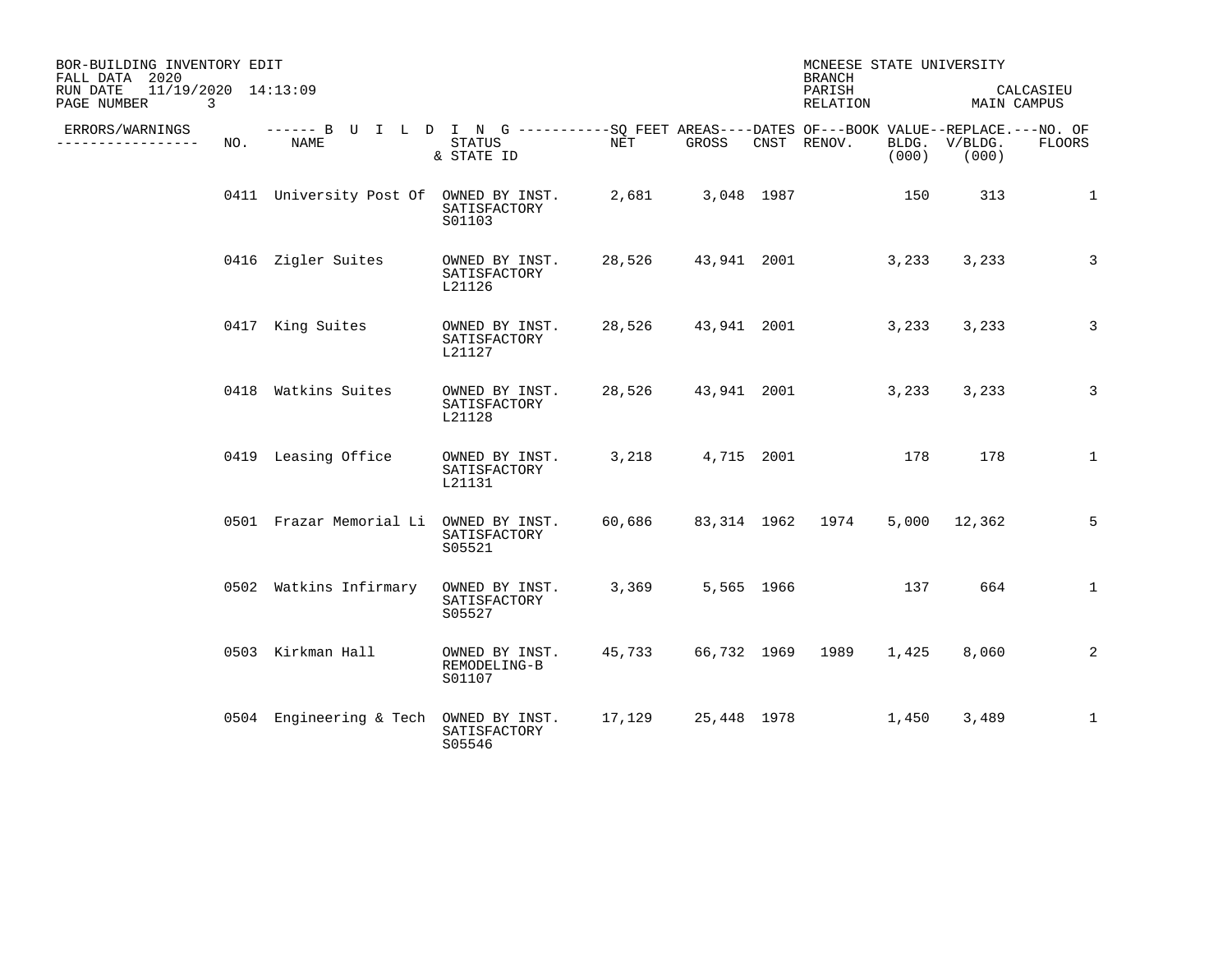| BOR-BUILDING INVENTORY EDIT<br>FALL DATA 2020<br>$11/19/2020$ $14:13:09$<br>RUN DATE<br>PAGE NUMBER | 4   |                                                                                                    |                                          |        |                   | MCNEESE STATE UNIVERSITY<br><b>BRANCH</b><br>PARISH |       |                                       | CALCASIEU    |
|-----------------------------------------------------------------------------------------------------|-----|----------------------------------------------------------------------------------------------------|------------------------------------------|--------|-------------------|-----------------------------------------------------|-------|---------------------------------------|--------------|
| ERRORS/WARNINGS<br>-------------                                                                    | NO. | ------ B U I L D I N G ----------SO FEET AREAS----DATES OF---BOOK VALUE--REPLACE.---NO. OF<br>NAME | STATUS<br>& STATE ID                     | NET    | GROSS             | RELATION<br>CNST RENOV.                             | (000) | MAIN CAMPUS<br>BLDG. V/BLDG.<br>(000) | FLOORS       |
|                                                                                                     |     | 0505 Central Plant                                                                                 | OWNED BY INST.<br>SATISFACTORY<br>S05568 | 50     |                   | 8,045 1985                                          | 2,000 | 492                                   | 1            |
|                                                                                                     |     | 0508 Automotive Shop                                                                               | OWNED BY INST.<br>SATISFACTORY<br>S05518 | 1,527  |                   | 1,750 1959 1972                                     | 18    | 116                                   | 1            |
|                                                                                                     |     | 0509 H. C. Drew Center                                                                             | OWNED BY INST.<br>SATISFACTORY<br>S05536 |        |                   | 1,391 2,243 1970 2006                               | 88    | 230                                   | $\mathbf{1}$ |
|                                                                                                     |     | 0510 Facility Planning                                                                             | OWNED BY INST.<br>SATISFACTORY<br>S05551 |        | 2,507 3,543 1981  |                                                     | 150   | 349                                   | $\mathbf{1}$ |
|                                                                                                     |     | 0511 Maintenance Wareho                                                                            | OWNED BY INST.<br>SATISFACTORY<br>S05550 |        | 9,443 11,646 1981 |                                                     | 680   | 446                                   | $\mathbf{1}$ |
|                                                                                                     |     | 0512 Drew Trust Hall                                                                               | OWNED BY INST.<br>SATISFACTORY<br>S05553 | 23,689 |                   |                                                     | 1,600 | 3,879                                 | 3            |
|                                                                                                     |     | 0513 Hazardous Storage                                                                             | OWNED BY INST.<br>SATISFACTORY<br>S01100 |        | 1,290 1,500 1989  | 187                                                 |       | 94                                    | $\mathbf{1}$ |
|                                                                                                     |     | 0516 Bel Gardens                                                                                   | OWNED BY INST.<br>SATISFACTORY<br>L21129 | 29,328 |                   | 35,355 2001                                         | 2,876 | 2,876                                 | 3            |
|                                                                                                     |     | 0517 Sallier Gardens                                                                               | OWNED BY INST.<br>SATISFACTORY<br>L21129 | 29,328 | 35,355 2001       |                                                     | 2,876 | 2,876                                 | 3            |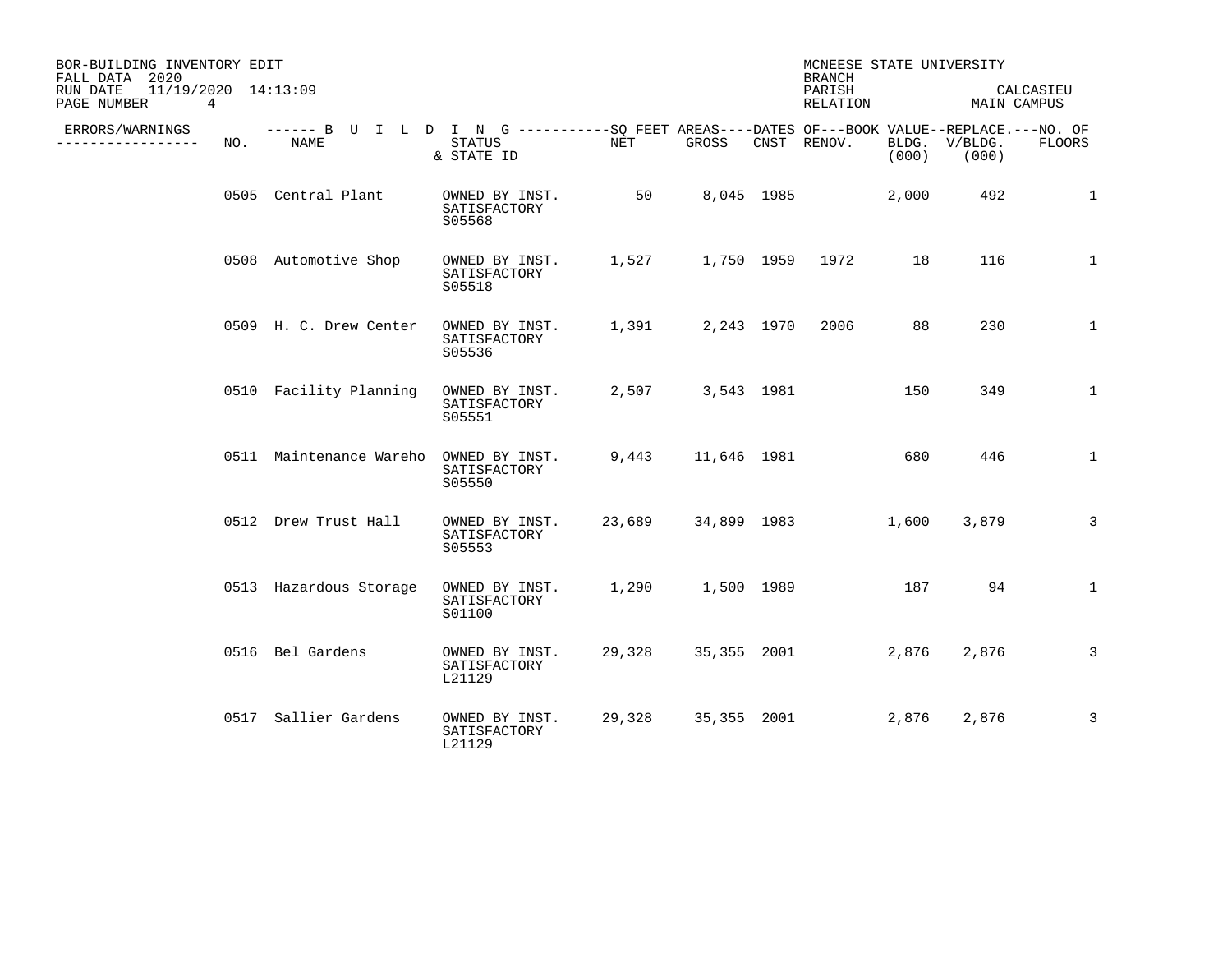| BOR-BUILDING INVENTORY EDIT<br>FALL DATA 2020<br>11/19/2020 14:13:09<br>RUN DATE<br>PAGE NUMBER | 5   |                                                                                                           |                                          |        |                         |            | MCNEESE STATE UNIVERSITY<br><b>BRANCH</b><br>PARISH<br>RELATION |       | MAIN CAMPUS            | CALCASIEU      |
|-------------------------------------------------------------------------------------------------|-----|-----------------------------------------------------------------------------------------------------------|------------------------------------------|--------|-------------------------|------------|-----------------------------------------------------------------|-------|------------------------|----------------|
| ERRORS/WARNINGS<br>---------                                                                    | NO. | ------ B U I L D I N G ----------SO FEET AREAS----DATES OF---BOOK VALUE--REPLACE.---NO. OF<br><b>NAME</b> | STATUS<br>& STATE ID                     | NET    | GROSS                   |            | CNST RENOV.                                                     | (000) | BLDG. V/BLDG.<br>(000) | <b>FLOORS</b>  |
|                                                                                                 |     | 0550 Building at 4411 C OWNED BY INST. 14,062 14,400 2010                                                 | REMODELING-B<br>S22079                   |        |                         |            |                                                                 | 590   | 1,211                  | 1              |
|                                                                                                 |     | 0605 Gayle Hall Annex                                                                                     | OWNED BY INST.<br>SATISFACTORY<br>S05514 | 3,550  |                         |            | 4,140 1959 1981                                                 | 20    | 360                    | $\mathbf{1}$   |
|                                                                                                 |     | 0610 University Police                                                                                    | OWNED BY INST.<br>SATISFACTORY<br>S12257 | 3,765  |                         |            | 5,146 1967 1995                                                 | 50    | 439                    | $\mathbf{1}$   |
|                                                                                                 |     | 0611 President's Home                                                                                     | OWNED BY INST.<br>SATISFACTORY<br>S05519 | 5,337  |                         | 6,054 1965 |                                                                 | 87    | 539                    | 2              |
|                                                                                                 |     | 0612 Gayle Hall                                                                                           | OWNED BY INST.<br>SATISFACTORY<br>S05535 | 29,624 |                         |            | 43,717 1970                                                     | 1,252 | 5,995                  | $\overline{3}$ |
|                                                                                                 |     | 0615 Building at 4120 R OWNED BY INST.                                                                    | SATISFACTORY<br>S16014                   | 1,276  |                         | 2,086 2008 |                                                                 | 191   | 199                    | $\mathbf{1}$   |
|                                                                                                 |     | 0620 SEED Building                                                                                        | OWNED BY INST.<br>SATISFACTORY<br>510492 | 29,365 |                         |            | 51,786 2013 10,970 10,970                                       |       |                        | $\overline{3}$ |
|                                                                                                 |     | 0701 Chozen Hall                                                                                          | OWNED BY INST.<br>SATISFACTORY<br>S05508 | 15,391 |                         |            | 27,058 1956 1982                                                | 360   | 2,872                  | 2              |
|                                                                                                 |     | 0703 Collette Hall                                                                                        | OWNED BY INST.<br>SATISFACTORY<br>S05529 |        | 24,764 40,485 1966 1983 |            |                                                                 | 694   | 4,661                  | 3              |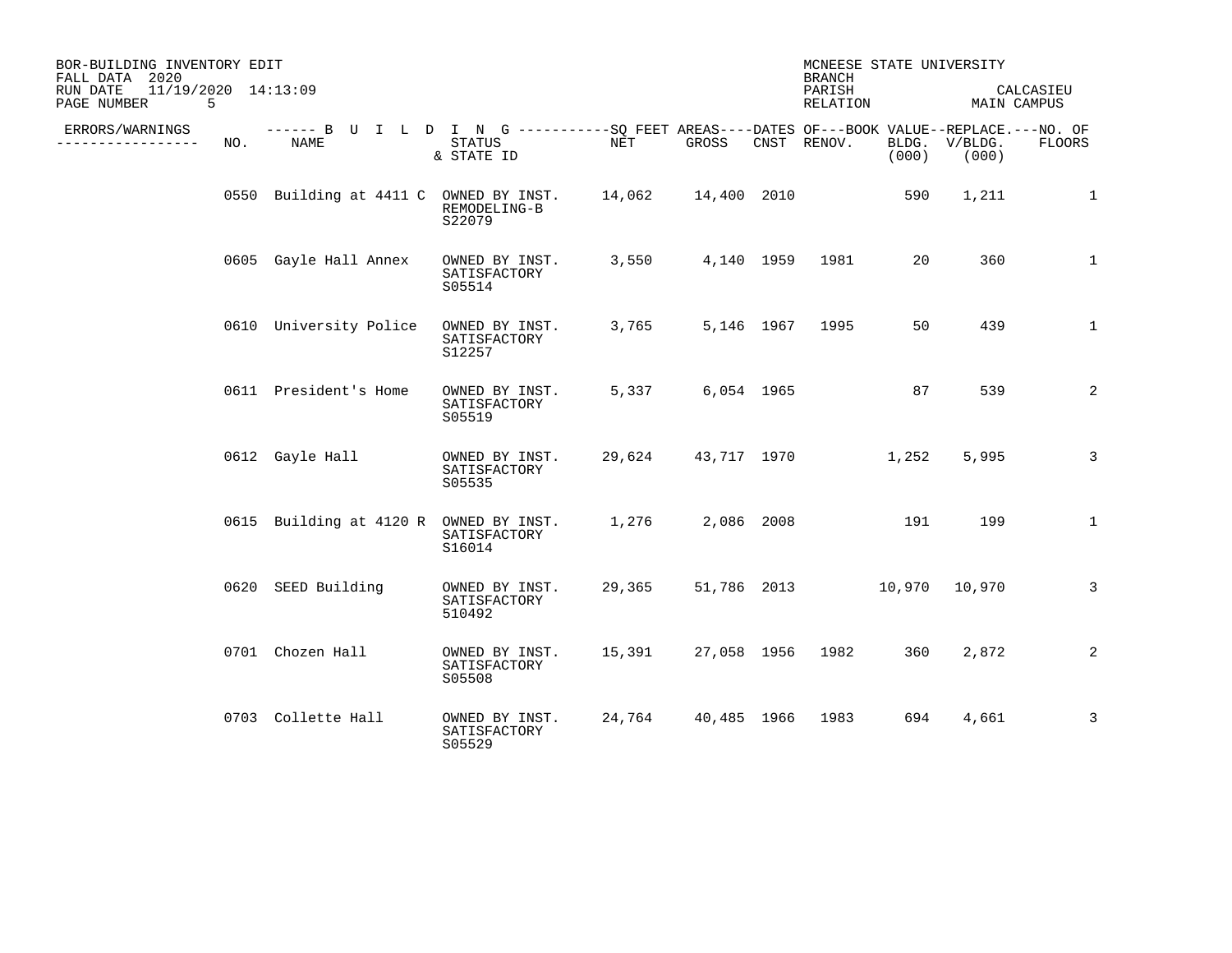| BOR-BUILDING INVENTORY EDIT<br>FALL DATA 2020       |     |                                                                                                     |                                          |                        |                  |          | MCNEESE STATE UNIVERSITY<br><b>BRANCH</b> |       |                        |              |
|-----------------------------------------------------|-----|-----------------------------------------------------------------------------------------------------|------------------------------------------|------------------------|------------------|----------|-------------------------------------------|-------|------------------------|--------------|
| 11/19/2020 14:13:09<br>RUN DATE<br>PAGE NUMBER<br>6 |     |                                                                                                     |                                          |                        |                  |          | PARISH<br>RELATION                        |       | MAIN CAMPUS            | CALCASIEU    |
| ERRORS/WARNINGS<br>--------------                   | NO. | ------ B U I L D I N G -----------SQ FEET AREAS----DATES OF---BOOK VALUE--REPLACE.---NO. OF<br>NAME | STATUS<br>& STATE ID                     | NET                    | GROSS            |          | CNST RENOV.                               | (000) | BLDG. V/BLDG.<br>(000) | FLOORS       |
|                                                     |     | 0705 Burton Residence H OWNED BY INST. 44,411 56,541 2013                                           | SATISFACTORY<br>S05534                   |                        |                  |          |                                           | 5,698 | 5,698                  | 3            |
|                                                     |     | 0717 Housing Maintenanc OWNED BY INST.                                                              | SATISFACTORY<br>L21130                   | 452 and $\overline{a}$ |                  | 512 2001 |                                           | 19    | 19                     | $\mathbf 1$  |
|                                                     |     | 0802 Stream Alumni Cent OWNED BY INST. 4,940 6,336 1977 1999                                        | SATISFACTORY<br>S05543                   |                        |                  |          |                                           | 224   | 565                    | $\mathbf{1}$ |
|                                                     |     | 0803 Robert Noland Alum OWNED BY INST.                                                              | SATISFACTORY<br>510420                   |                        | 3,395 4,898 2014 |          |                                           | 641   | 400                    | $\mathbf{1}$ |
|                                                     |     | 0805 Jack V. Doland Fie OWNED BY INST.                                                              | SATISFACTORY<br>S05524                   |                        |                  |          | 32,437 46,841 1965 2011 541               |       | 5,394                  | $\mathbf{1}$ |
|                                                     |     | 0806 Sports Medicine Fa OWNED BY INST.                                                              | SATISFACTORY<br>S05524                   | 4,067                  |                  |          | 5,863 2000 484                            |       | 357                    | $\mathbf{1}$ |
|                                                     |     | 0808 Nolan SkyRanch                                                                                 | OWNED BY INST.<br>SATISFACTORY<br>S05545 |                        |                  |          | 7,045 14,530 1998 1,364 1,379             |       |                        | 5            |
|                                                     |     | 0809 Cowboy Stadium Res OWNED BY INST.                                                              | SATISFACTORY<br>S05525                   | 1 996 1964 1975        |                  |          |                                           | 8     | 80                     | $\mathbf 1$  |
|                                                     |     | 0810 Cowboy Stadium Res OWNED BY INST. 1 1,026 1964 1975                                            | SATISFACTORY<br>S05525                   |                        |                  |          |                                           | 10    | 80                     | $\mathbf{1}$ |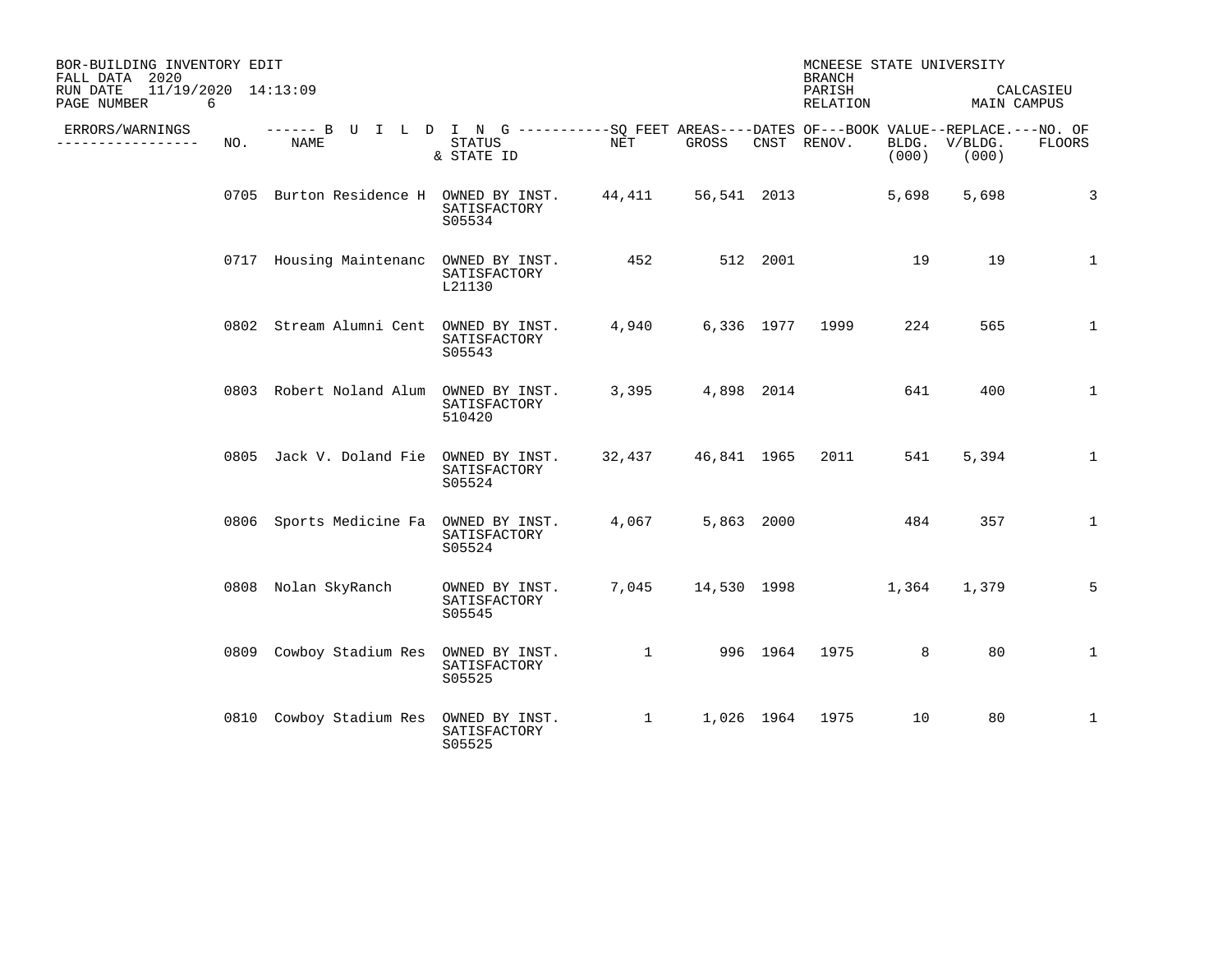| BOR-BUILDING INVENTORY EDIT<br>FALL DATA 2020<br>11/19/2020 14:13:09<br>RUN DATE |     |                                        |                                                                                                                    |          |             |            | MCNEESE STATE UNIVERSITY<br><b>BRANCH</b><br>PARISH |       |                        | CALCASIEU    |
|----------------------------------------------------------------------------------|-----|----------------------------------------|--------------------------------------------------------------------------------------------------------------------|----------|-------------|------------|-----------------------------------------------------|-------|------------------------|--------------|
| PAGE NUMBER                                                                      | 7   |                                        |                                                                                                                    |          |             |            | RELATION                                            |       | MAIN CAMPUS            |              |
| ERRORS/WARNINGS<br>--------------                                                | NO. | NAME                                   | ------ B U I L D I N G ----------SO FEET AREAS----DATES OF---BOOK VALUE--REPLACE.---NO. OF<br>STATUS<br>& STATE ID | NET      | GROSS       |            | CNST RENOV.                                         | (000) | BLDG. V/BLDG.<br>(000) | FLOORS       |
|                                                                                  |     | 0811 Cowboy Stadium Con OWNED BY INST. | SATISFACTORY<br>S05525                                                                                             | 588      |             | 613 1964   |                                                     | 6     | 30                     | 1            |
|                                                                                  |     | 0812 Cowboy Stadium Con OWNED BY INST. | SATISFACTORY<br>S05525                                                                                             | 588      |             |            | 775 1964 1975                                       | 8     | 30                     | $\mathbf{1}$ |
|                                                                                  |     | 0813 Cowboy Stadium Con OWNED BY INST. | SATISFACTORY<br>S05526                                                                                             | 588      |             | 613 1964   |                                                     | 6     | 30                     | $\mathbf{1}$ |
|                                                                                  |     | 0814 Cowboy Stadium Con OWNED BY INST. | SATISFACTORY<br>S05526                                                                                             | 735      |             | 775 1964   |                                                     | 8     | 30                     | $\mathbf{1}$ |
|                                                                                  |     | 0815 Cowboy Stadium Res OWNED BY INST. | SATISFACTORY<br>S05526                                                                                             |          | $1 - 1 - 1$ | 996 1964   | 1975                                                | 10    | 50                     | $\mathbf{1}$ |
|                                                                                  |     |                                        | 0816 Cowboy Stadium Res OWNED BY INST.<br>SATISFACTORY<br>S05526                                                   | $\sim$ 1 |             |            | 1,026 1964 1975                                     | 10    | 50                     | $\mathbf{1}$ |
|                                                                                  |     | 0819 Earl Miller Cowboy                | OWNED BY INST.<br>SATISFACTORY<br>S05567                                                                           | 3,231    |             | 3,969 1981 |                                                     | 180   | 346                    | $\mathbf{1}$ |
|                                                                                  |     | 0820 Grounds Shop                      | OWNED BY INST.<br>SATISFACTORY<br>S05552                                                                           | 3,015    |             | 3,360 1981 |                                                     | 80    | 145                    | $\mathbf 1$  |
|                                                                                  |     | 0824 Track Field House                 | OWNED BY INST.<br>SATISFACTORY<br>S12275                                                                           | 2,630    |             | 3,230 1999 |                                                     | 189   | 150                    | 1            |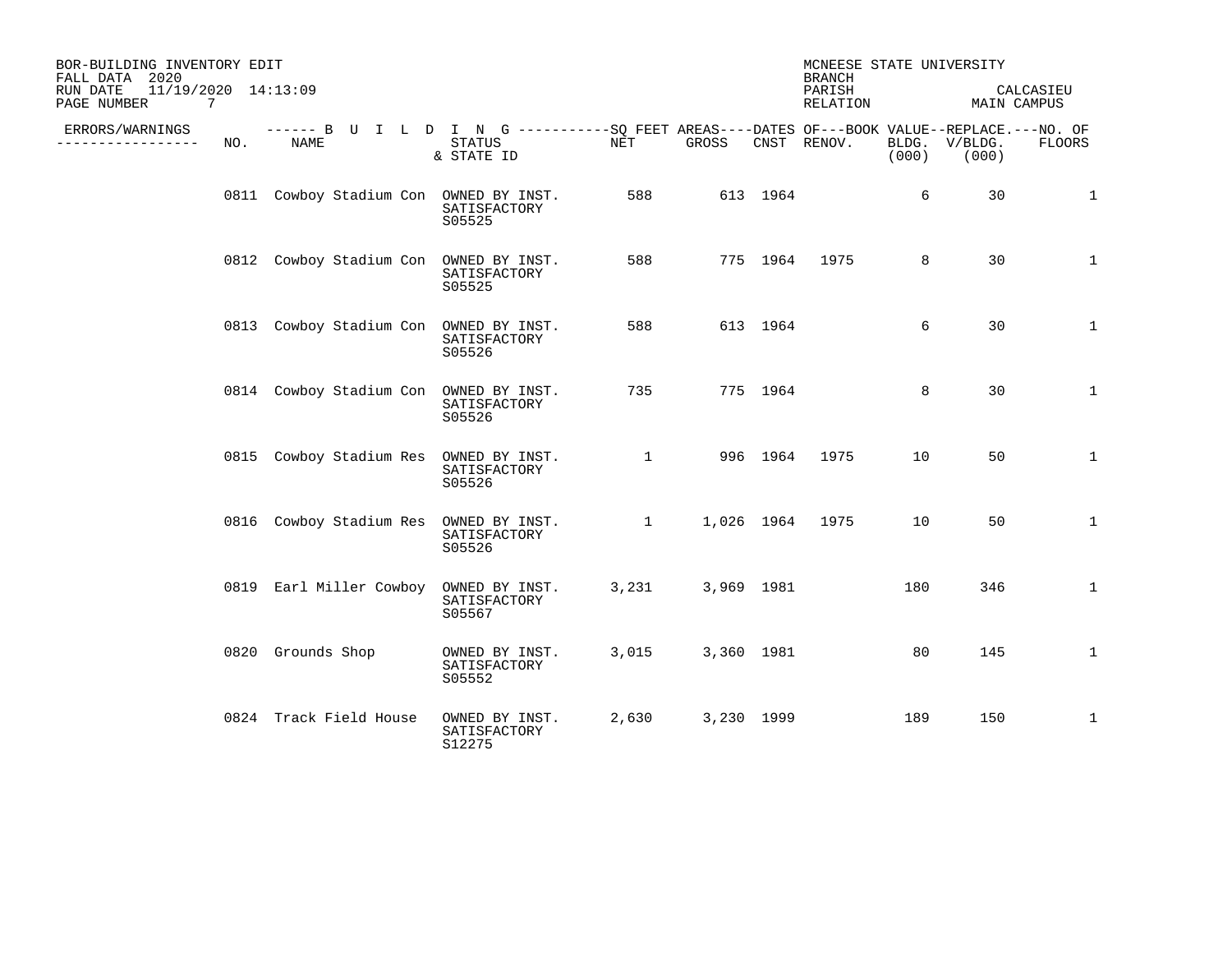| BOR-BUILDING INVENTORY EDIT<br>FALL DATA 2020<br>11/19/2020 14:13:09<br>RUN DATE |     |                                                                                                     |                                          |                   |                   |            | MCNEESE STATE UNIVERSITY<br><b>BRANCH</b><br>PARISH |       |                        | CALCASIEU     |
|----------------------------------------------------------------------------------|-----|-----------------------------------------------------------------------------------------------------|------------------------------------------|-------------------|-------------------|------------|-----------------------------------------------------|-------|------------------------|---------------|
| PAGE NUMBER<br>8                                                                 |     |                                                                                                     |                                          |                   |                   |            | RELATION                                            |       | MAIN CAMPUS            |               |
| ERRORS/WARNINGS<br>--------------                                                | NO. | ------ B U I L D I N G -----------SO FEET AREAS----DATES OF---BOOK VALUE--REPLACE.---NO. OF<br>NAME | STATUS<br>& STATE ID                     | NET               | GROSS             |            | CNST RENOV.                                         | (000) | BLDG. V/BLDG.<br>(000) | <b>FLOORS</b> |
|                                                                                  |     | 0826 Baseball Dugout So OWNED BY INST.                                                              | SATISFACTORY<br>S05542                   |                   | 284 480 1975 1986 |            |                                                     | 5     | 18                     | 1             |
|                                                                                  |     | 0827 Baseball Dugout We OWNED BY INST.                                                              | SATISFACTORY<br>S12284                   |                   |                   |            | 284 480 1975 1986                                   | 5     | 36                     | $\mathbf{1}$  |
|                                                                                  |     | 0829 Baseball Field Hou OWNED BY INST.                                                              | SATISFACTORY<br>S12462                   |                   | 4,493 9,487 1970  |            |                                                     | 56    | 812                    | $\mathbf{1}$  |
|                                                                                  |     | 0831 Cowboy Diamond Pre OWNED BY INST.                                                              | SATISFACTORY<br>S12462                   | 157               |                   | 216 1986   | 2008                                                | 350   | 300                    | 1             |
|                                                                                  |     | 0832 Cowboy Diamond RR/                                                                             | OWNED BY INST.<br>SATISFACTORY<br>S05541 | 397 871 1975 1986 |                   |            |                                                     | 20    | 277                    | $\mathbf{1}$  |
|                                                                                  |     | 0850 Health & Human Per OWNED BY INST.                                                              | SATISFACTORY<br>S27499                   |                   |                   |            | 86,210 165,633 2019 35,950 35,950                   |       |                        | 4             |
|                                                                                  |     | 0916 Calf Barn                                                                                      | OWNED BY INST.<br>SATISFACTORY<br>S05572 |                   | 725 1,200 1956    |            |                                                     | 4     | 18                     | $\mathbf{1}$  |
|                                                                                  |     | 0918 Stallion Barn                                                                                  | OWNED BY INST.<br>SATISFACTORY<br>S05578 | 2,227             |                   |            | 2,414 1970 1984                                     | 35    | 59                     | $\mathbf{1}$  |
|                                                                                  |     | 0919 Breeding Lab                                                                                   | OWNED BY INST.<br>SATISFACTORY<br>S05576 | 9,263             |                   | 9,644 1970 |                                                     | 142   | 559                    | $\mathbf{1}$  |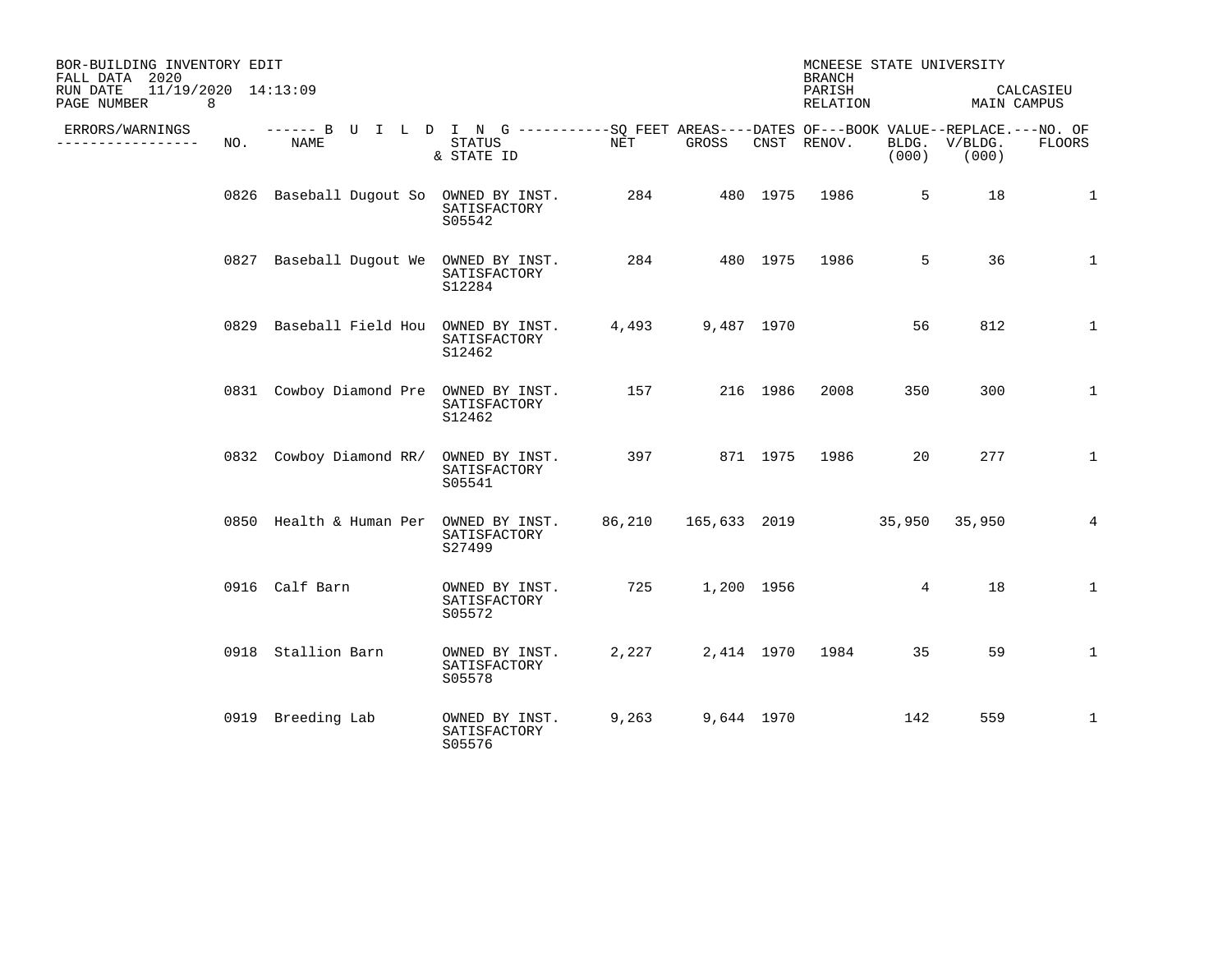| BOR-BUILDING INVENTORY EDIT<br>FALL DATA 2020       |     |                                                                                                     |                                          |       |             |            | MCNEESE STATE UNIVERSITY<br><b>BRANCH</b> |                |                     |              |
|-----------------------------------------------------|-----|-----------------------------------------------------------------------------------------------------|------------------------------------------|-------|-------------|------------|-------------------------------------------|----------------|---------------------|--------------|
| 11/19/2020 14:13:09<br>RUN DATE<br>9<br>PAGE NUMBER |     |                                                                                                     |                                          |       |             |            | PARISH<br>RELATION                        |                | MAIN CAMPUS         | CALCASIEU    |
| ERRORS/WARNINGS<br>. <u>.</u> .                     | NO. | ------ B U I L D I N G -----------SO FEET AREAS----DATES OF---BOOK VALUE--REPLACE.---NO. OF<br>NAME | <b>STATUS</b><br>& STATE ID              | NET   | GROSS       |            | CNST RENOV.                               | BLDG.<br>(000) | $V/BLDG$ .<br>(000) | FLOORS       |
|                                                     |     | 0920 Meat Lab                                                                                       | OWNED BY INST.<br>REMODELING-C<br>S05577 | 3,974 | 4,518 1970  |            |                                           | 100            | 427                 | 1            |
|                                                     |     | 0922 Hay Barn                                                                                       | OWNED BY INST.<br>SATISFACTORY<br>S05588 | 2,250 |             | 2,500 1984 |                                           | 40             | 40                  | $\mathbf{1}$ |
|                                                     |     | 0923 Equine Center                                                                                  | OWNED BY INST.<br>SATISFACTORY<br>S05587 | 7,235 | 11,339 1984 |            |                                           | 360            | 870                 | $\mathbf{1}$ |
|                                                     |     | 0970 Louisiana Environ.                                                                             | OWNED BY INST.<br>SATISFACTORY<br>S13237 | 1,994 |             | 2,268 1956 | 2002                                      | 14             | 241                 | $\mathbf 1$  |
|                                                     |     | 1104 Residence at 3935                                                                              | OWNED BY INST.<br>SATISFACTORY<br>S09794 | 1,559 |             |            | 1,768 1958 1996                           | 48             | 67                  | $\mathbf{1}$ |
|                                                     |     | 1120 Hodges Street Fiel OWNED BY INST.                                                              | SATISFACTORY<br>S15722                   | 3,247 |             | 5,400 2008 |                                           | 642            | 660                 | $\mathbf 1$  |
|                                                     |     | 1130 Sale Road Apartmen                                                                             | OWNED BY INST.<br>REMODELING-A<br>S22102 | 4,150 |             | 4,177 2011 |                                           | 127            | 127                 | $\mathbf{1}$ |
|                                                     |     | 1131 Sale Road Apartmen                                                                             | OWNED BY INST.<br>REMODELING-A<br>S22103 | 2,600 |             | 2,635 2011 |                                           | 198            | 198                 | $\mathbf{1}$ |
|                                                     |     | 5101 CAMPP                                                                                          | LEASED<br>SATISFACTORY<br>L27177         | 5,285 |             | 7,566 2011 | 2013                                      | 775            | 303                 | $\mathbf{1}$ |